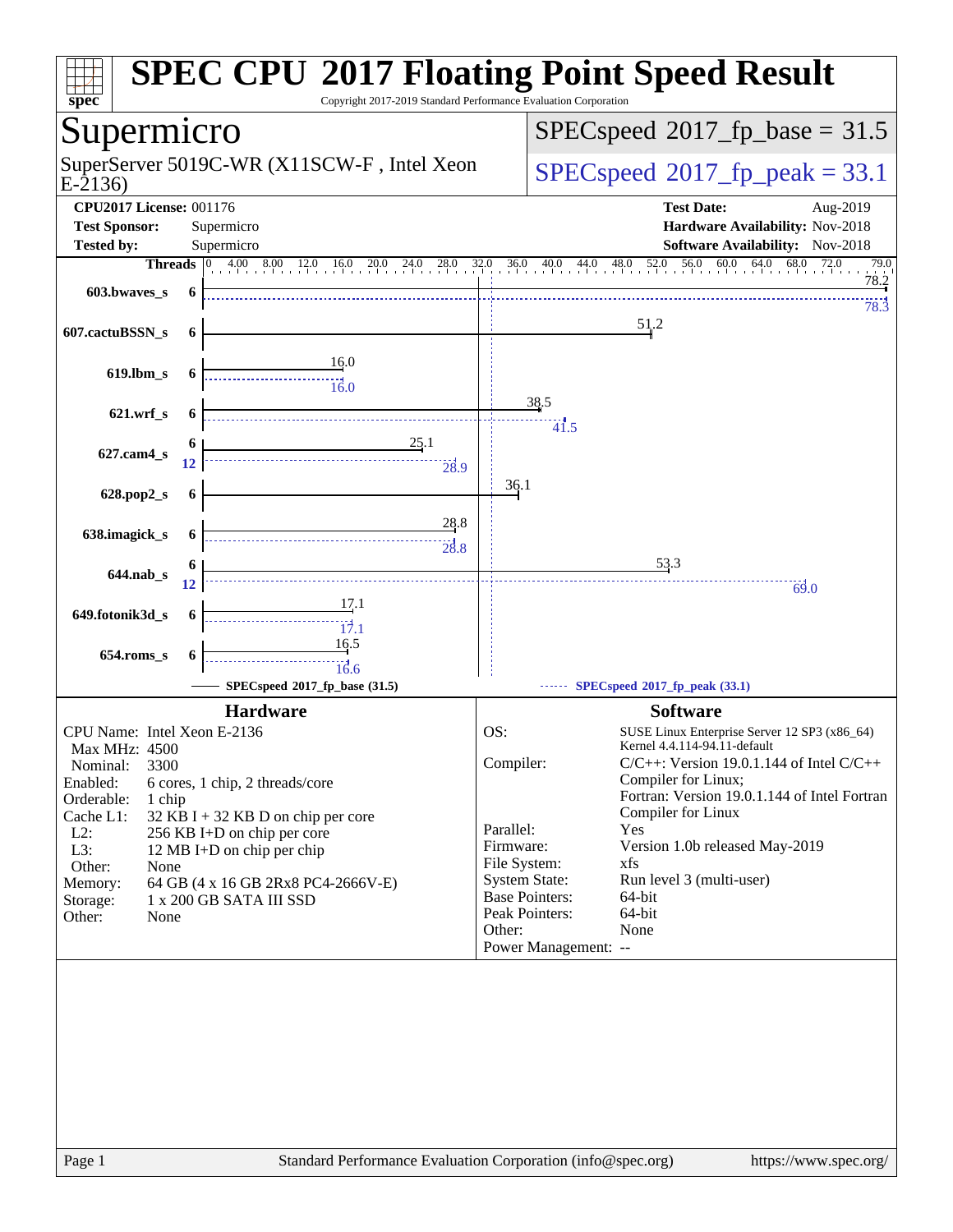

Copyright 2017-2019 Standard Performance Evaluation Corporation

## Supermicro

E-2136) SuperServer 5019C-WR (X11SCW-F, Intel Xeon  $SPEC speed@2017_fp\_peak = 33.1$ 

 $SPECspeed^{\circ}2017\_fp\_base = 31.5$  $SPECspeed^{\circ}2017\_fp\_base = 31.5$ 

**[CPU2017 License:](http://www.spec.org/auto/cpu2017/Docs/result-fields.html#CPU2017License)** 001176 **[Test Date:](http://www.spec.org/auto/cpu2017/Docs/result-fields.html#TestDate)** Aug-2019

**[Test Sponsor:](http://www.spec.org/auto/cpu2017/Docs/result-fields.html#TestSponsor)** Supermicro **[Hardware Availability:](http://www.spec.org/auto/cpu2017/Docs/result-fields.html#HardwareAvailability)** Nov-2018

**[Tested by:](http://www.spec.org/auto/cpu2017/Docs/result-fields.html#Testedby)** Supermicro [Software Availability:](http://www.spec.org/auto/cpu2017/Docs/result-fields.html#SoftwareAvailability) Nov-2018

#### **[Results Table](http://www.spec.org/auto/cpu2017/Docs/result-fields.html#ResultsTable)**

|                                   | <b>Base</b>    |                |       |                |       |                |             | <b>Peak</b>    |                |              |                |              |                |              |
|-----------------------------------|----------------|----------------|-------|----------------|-------|----------------|-------------|----------------|----------------|--------------|----------------|--------------|----------------|--------------|
| <b>Benchmark</b>                  | <b>Threads</b> | <b>Seconds</b> | Ratio | <b>Seconds</b> | Ratio | <b>Seconds</b> | Ratio       | <b>Threads</b> | <b>Seconds</b> | <b>Ratio</b> | <b>Seconds</b> | <b>Ratio</b> | <b>Seconds</b> | <b>Ratio</b> |
| 603.bwaves_s                      | 6              | 755            | 78.2  | 755            | 78.1  | 754            | 78.3        | 6              | 754            | 78.3         | 754            | 78.2         | 753            | 78.3         |
| 607.cactuBSSN s                   | 6              | 324            | 51.4  | 326            | 51.2  | 325            | 51.2        | 6              | 324            | 51.4         | 326            | 51.2         | 325            | 51.2         |
| $619$ .lbm s                      | 6              | 327            | 16.0  | 328            | 16.0  | 327            | <b>16.0</b> | 6              | 328            | 16.0         | 327            | 16.0         | 327            | <b>16.0</b>  |
| $621$ .wrf s                      | 6              | 342            | 38.7  | 344            | 38.5  | 345            | 38.4        | 6              | 319            | 41.5         | 320            | 41.3         | 319            | 41.5         |
| $627$ .cam4 s                     | 6              | 354            | 25.0  | 353            | 25.1  | 354            | 25.1        | 12             | 307            | 28.9         | 307            | 28.9         | 307            | 28.9         |
| $628.pop2_s$                      | 6              | 328            | 36.2  | 330            | 36.0  | 329            | 36.1        | 6              | 328            | 36.2         | 330            | 36.0         | 329            | 36.1         |
| 638.imagick_s                     | 6              | 502            | 28.8  | 500            | 28.8  | 499            | 28.9        | 6              | 501            | 28.8         | 503            | 28.7         | 500            | 28.9         |
| $644$ .nab s                      | 6              | 328            | 53.3  | 328            | 53.3  | 328            | 53.3        | 12             | 253            | 69.0         | 253            | 69.0         | 253            | 69.0         |
| 649.fotonik3d_s                   | 6              | 532            | 17.1  | 531            | 17.2  | 532            | 17.1        | 6              | 533            | 17.1         | 534            | 17.1         | 534            | 17.1         |
| $654$ .roms s                     | 6              | 950            | 16.6  | 952            | 16.5  | 954            | 16.5        | 6              | 949            | <b>16.6</b>  | 951            | 16.6         | 947            | 16.6         |
| $SPECspeed^{\circ}2017$ fp base = |                |                |       |                |       |                |             |                |                |              |                |              |                |              |

**[SPECspeed](http://www.spec.org/auto/cpu2017/Docs/result-fields.html#SPECspeed2017fppeak)[2017\\_fp\\_peak =](http://www.spec.org/auto/cpu2017/Docs/result-fields.html#SPECspeed2017fppeak) 33.1**

Results appear in the [order in which they were run.](http://www.spec.org/auto/cpu2017/Docs/result-fields.html#RunOrder) Bold underlined text [indicates a median measurement.](http://www.spec.org/auto/cpu2017/Docs/result-fields.html#Median)

#### **[Operating System Notes](http://www.spec.org/auto/cpu2017/Docs/result-fields.html#OperatingSystemNotes)**

Stack size set to unlimited using "ulimit -s unlimited"

#### **[General Notes](http://www.spec.org/auto/cpu2017/Docs/result-fields.html#GeneralNotes)**

Environment variables set by runcpu before the start of the run: KMP\_AFFINITY = "granularity=fine,compact,1,0" LD\_LIBRARY\_PATH = "/home/cpu2017/lib/ia32:/home/cpu2017/lib/intel64" OMP\_STACKSIZE = "192M"

 Binaries compiled on a system with 1x Intel Core i9-7900X CPU + 32GB RAM memory using Redhat Enterprise Linux 7.5 Transparent Huge Pages enabled by default Prior to runcpu invocation Filesystem page cache synced and cleared with: sync; echo 3> /proc/sys/vm/drop\_caches

 Yes: The test sponsor attests, as of date of publication, that CVE-2017-5754 (Meltdown) is mitigated in the system as tested and documented. Yes: The test sponsor attests, as of date of publication, that CVE-2017-5753 (Spectre variant 1) is mitigated in the system as tested and documented. Yes: The test sponsor attests, as of date of publication, that CVE-2017-5715 (Spectre variant 2) is mitigated in the system as tested and documented.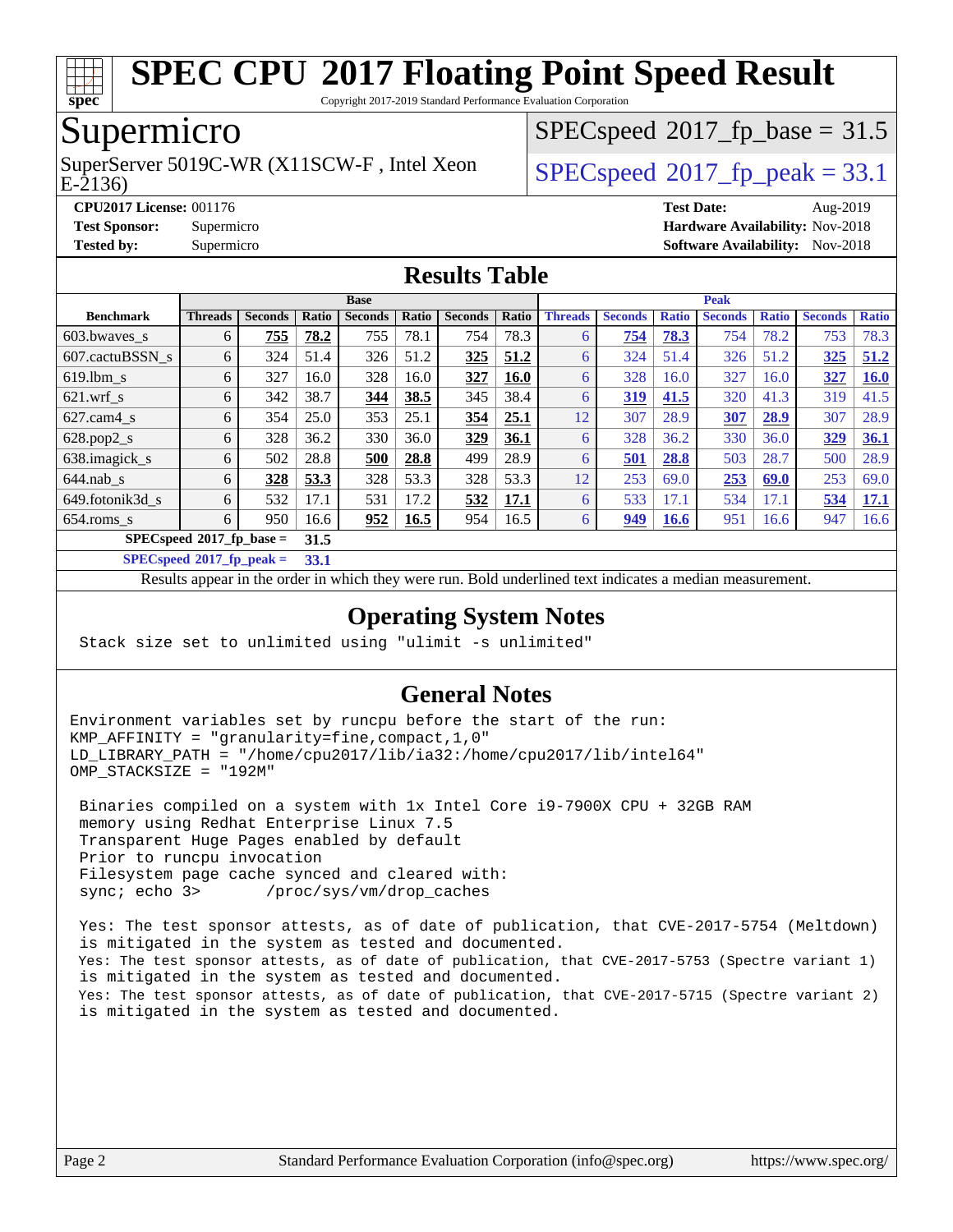

Copyright 2017-2019 Standard Performance Evaluation Corporation

### Supermicro

E-2136) SuperServer 5019C-WR (X11SCW-F, Intel Xeon  $\big|$  [SPECspeed](http://www.spec.org/auto/cpu2017/Docs/result-fields.html#SPECspeed2017fppeak)®[2017\\_fp\\_peak = 3](http://www.spec.org/auto/cpu2017/Docs/result-fields.html#SPECspeed2017fppeak)3.1

 $SPECspeed^{\circ}2017\_fp\_base = 31.5$  $SPECspeed^{\circ}2017\_fp\_base = 31.5$ 

**[Tested by:](http://www.spec.org/auto/cpu2017/Docs/result-fields.html#Testedby)** Supermicro **Supermicro [Software Availability:](http://www.spec.org/auto/cpu2017/Docs/result-fields.html#SoftwareAvailability)** Nov-2018

**[CPU2017 License:](http://www.spec.org/auto/cpu2017/Docs/result-fields.html#CPU2017License)** 001176 **[Test Date:](http://www.spec.org/auto/cpu2017/Docs/result-fields.html#TestDate)** Aug-2019 **[Test Sponsor:](http://www.spec.org/auto/cpu2017/Docs/result-fields.html#TestSponsor)** Supermicro **[Hardware Availability:](http://www.spec.org/auto/cpu2017/Docs/result-fields.html#HardwareAvailability)** Nov-2018

#### **[Platform Notes](http://www.spec.org/auto/cpu2017/Docs/result-fields.html#PlatformNotes)**

Page 3 Standard Performance Evaluation Corporation [\(info@spec.org\)](mailto:info@spec.org) <https://www.spec.org/> Sysinfo program /home/cpu2017/bin/sysinfo Rev: r5974 of 2018-05-19 9bcde8f2999c33d61f64985e45859ea9 running on linux-65nv Fri Aug 9 23:36:34 2019 SUT (System Under Test) info as seen by some common utilities. For more information on this section, see <https://www.spec.org/cpu2017/Docs/config.html#sysinfo> From /proc/cpuinfo model name : Intel(R) Xeon(R) E-2136 CPU @ 3.30GHz 1 "physical id"s (chips) 12 "processors" cores, siblings (Caution: counting these is hw and system dependent. The following excerpts from /proc/cpuinfo might not be reliable. Use with caution.) cpu cores : 6 siblings : 12 physical 0: cores 0 1 2 3 4 5 From lscpu: Architecture: x86\_64 CPU op-mode(s): 32-bit, 64-bit Byte Order: Little Endian  $CPU(s):$  12 On-line CPU(s) list: 0-11 Thread(s) per core: 2 Core(s) per socket: 6 Socket(s): 1 NUMA node(s): 1 Vendor ID: GenuineIntel CPU family: 6 Model: 158<br>Model name: 1158  $Intel(R)$  Xeon(R) E-2136 CPU @ 3.30GHz Stepping: 10 CPU MHz: 4324.658 CPU max MHz: 4500.0000 CPU min MHz: 800.0000 BogoMIPS: 6623.99 Virtualization: VT-x L1d cache: 32K L1i cache: 32K L2 cache: 256K L3 cache: 12288K NUMA node0 CPU(s): 0-11 Flags: fpu vme de pse tsc msr pae mce cx8 apic sep mtrr pge mca cmov pat pse36 clflush dts acpi mmx fxsr sse sse2 ss ht tm pbe syscall nx pdpe1gb rdtscp lm constant\_tsc art arch\_perfmon pebs bts rep\_good nopl xtopology nonstop\_tsc aperfmperf eagerfpu pni pclmulqdq dtes64 monitor ds\_cpl vmx smx est tm2 ssse3 sdbg **(Continued on next page)**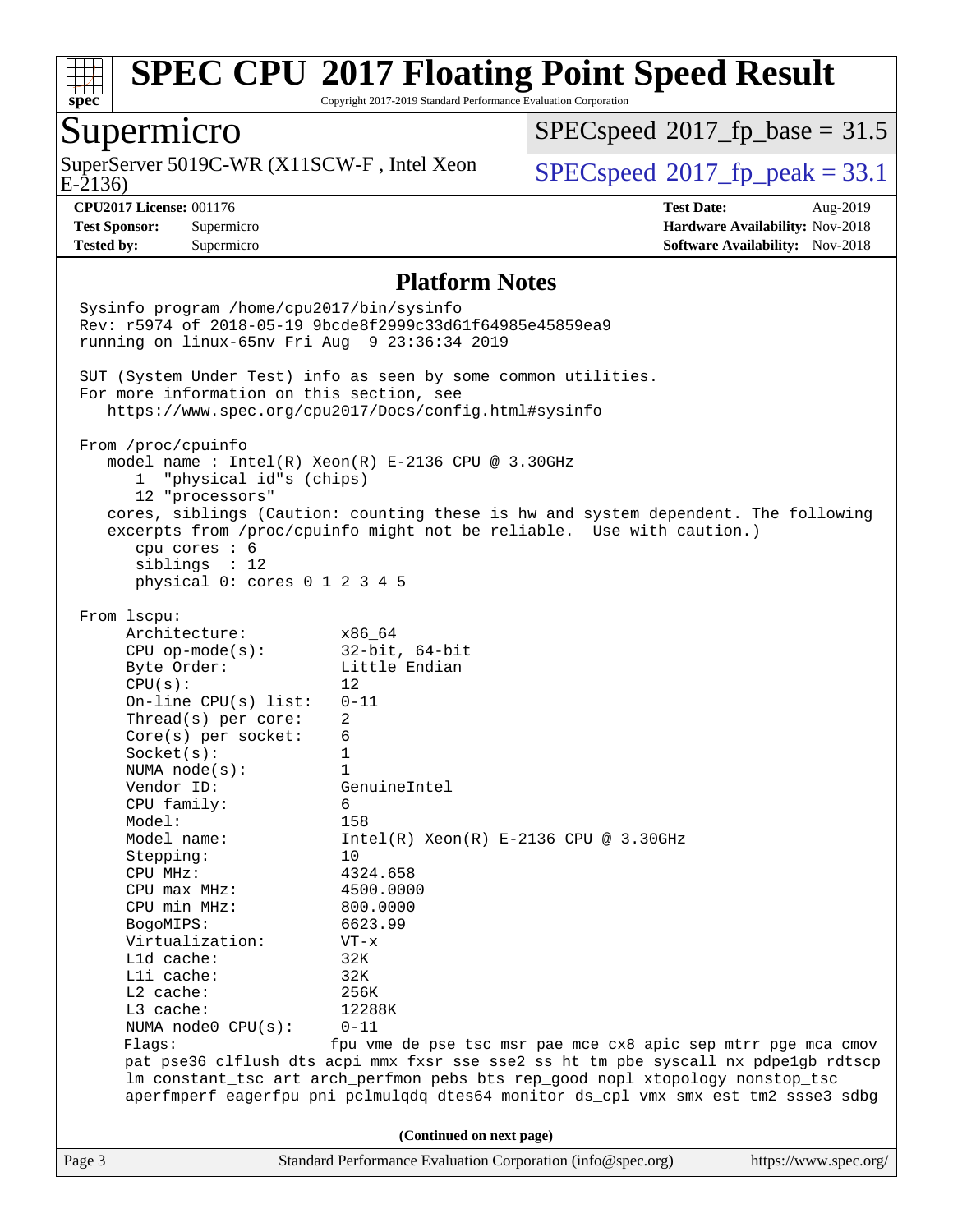

Copyright 2017-2019 Standard Performance Evaluation Corporation

#### Supermicro

E-2136) SuperServer 5019C-WR (X11SCW-F, Intel Xeon  $SPEC speed@2017_fp\_peak = 33.1$ 

 $SPECspeed^{\circ}2017\_fp\_base = 31.5$  $SPECspeed^{\circ}2017\_fp\_base = 31.5$ 

**[Tested by:](http://www.spec.org/auto/cpu2017/Docs/result-fields.html#Testedby)** Supermicro **Supermicro [Software Availability:](http://www.spec.org/auto/cpu2017/Docs/result-fields.html#SoftwareAvailability)** Nov-2018

**[CPU2017 License:](http://www.spec.org/auto/cpu2017/Docs/result-fields.html#CPU2017License)** 001176 **[Test Date:](http://www.spec.org/auto/cpu2017/Docs/result-fields.html#TestDate)** Aug-2019 **[Test Sponsor:](http://www.spec.org/auto/cpu2017/Docs/result-fields.html#TestSponsor)** Supermicro **[Hardware Availability:](http://www.spec.org/auto/cpu2017/Docs/result-fields.html#HardwareAvailability)** Nov-2018

#### **[Platform Notes \(Continued\)](http://www.spec.org/auto/cpu2017/Docs/result-fields.html#PlatformNotes)**

 fma cx16 xtpr pdcm pcid sse4\_1 sse4\_2 x2apic movbe popcnt tsc\_deadline\_timer aes xsave avx f16c rdrand lahf\_lm abm 3dnowprefetch ida arat epb invpcid\_single pln pts dtherm hwp hwp\_notify hwp\_act\_window hwp\_epp intel\_pt rsb\_ctxsw spec\_ctrl retpoline kaiser tpr\_shadow vnmi flexpriority ept vpid fsgsbase tsc\_adjust bmi1 hle avx2 smep bmi2 erms invpcid rtm mpx rdseed adx smap clflushopt xsaveopt xsavec xgetbv1 /proc/cpuinfo cache data cache size : 12288 KB From numactl --hardware WARNING: a numactl 'node' might or might not correspond to a physical chip. available: 1 nodes (0) node 0 cpus: 0 1 2 3 4 5 6 7 8 9 10 11 node 0 size: 64331 MB node 0 free: 40014 MB node distances: node 0 0: 10 From /proc/meminfo MemTotal: 65875644 kB HugePages\_Total: 0 Hugepagesize: 2048 kB From /etc/\*release\* /etc/\*version\* SuSE-release: SUSE Linux Enterprise Server 12 (x86\_64) VERSION = 12 PATCHLEVEL = 3 # This file is deprecated and will be removed in a future service pack or release. # Please check /etc/os-release for details about this release. os-release: NAME="SLES" VERSION="12-SP3" VERSION\_ID="12.3" PRETTY\_NAME="SUSE Linux Enterprise Server 12 SP3" ID="sles" ANSI\_COLOR="0;32" CPE\_NAME="cpe:/o:suse:sles:12:sp3" uname -a: Linux linux-65nv 4.4.114-94.11-default #1 SMP Thu Feb 1 19:28:26 UTC 2018 (4309ff9) x86\_64 x86\_64 x86\_64 GNU/Linux Kernel self-reported vulnerability status: CVE-2017-5754 (Meltdown): Mitigation: PTI **(Continued on next page)**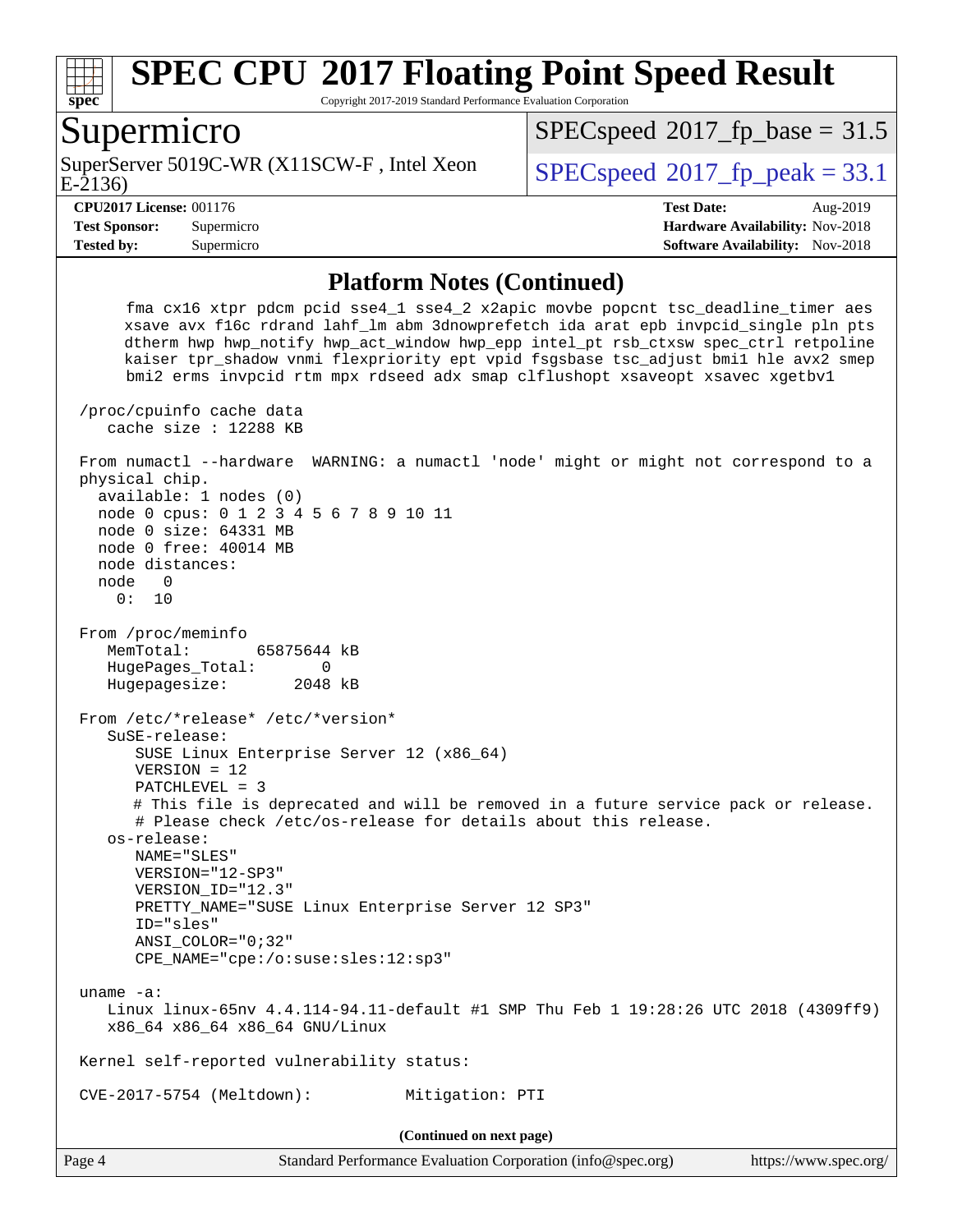

Copyright 2017-2019 Standard Performance Evaluation Corporation

### Supermicro

SuperServer 5019C-WR (X11SCW-F, Intel Xeon E-2136)

 $SPECspeed*2017_fp\_base = 31.5$  $SPECspeed*2017_fp\_base = 31.5$ 

 $SPECspeed*2017_f p\_peak = 33.1$  $SPECspeed*2017_f p\_peak = 33.1$ 

**[Tested by:](http://www.spec.org/auto/cpu2017/Docs/result-fields.html#Testedby)** Supermicro [Software Availability:](http://www.spec.org/auto/cpu2017/Docs/result-fields.html#SoftwareAvailability) Nov-2018

**[CPU2017 License:](http://www.spec.org/auto/cpu2017/Docs/result-fields.html#CPU2017License)** 001176 **[Test Date:](http://www.spec.org/auto/cpu2017/Docs/result-fields.html#TestDate)** Aug-2019 **[Test Sponsor:](http://www.spec.org/auto/cpu2017/Docs/result-fields.html#TestSponsor)** Supermicro **[Hardware Availability:](http://www.spec.org/auto/cpu2017/Docs/result-fields.html#HardwareAvailability)** Nov-2018

#### **[Platform Notes \(Continued\)](http://www.spec.org/auto/cpu2017/Docs/result-fields.html#PlatformNotes)**

 CVE-2017-5753 (Spectre variant 1): Mitigation: Barriers CVE-2017-5715 (Spectre variant 2): Mitigation: IBRS+IBPB

run-level 3 Aug 8 17:16

 SPEC is set to: /home/cpu2017 Filesystem Type Size Used Avail Use% Mounted on /dev/sda3 xfs 145G 35G 110G 24% /home

 Additional information from dmidecode follows. WARNING: Use caution when you interpret this section. The 'dmidecode' program reads system data which is "intended to allow hardware to be accurately determined", but the intent may not be met, as there are frequent changes to hardware, firmware, and the "DMTF SMBIOS" standard.

 BIOS American Megatrends Inc. 1.0b 05/16/2019 Memory: 4x Micron 18ADF2G72AZ-2G6H1R 16 GB 2 rank 2667

(End of data from sysinfo program)

#### **[Compiler Version Notes](http://www.spec.org/auto/cpu2017/Docs/result-fields.html#CompilerVersionNotes)**

| C                        | 619.1bm s(base, peak) 638.imagick s(base, peak)<br>$644.nab_s(base, peak)$                                                                                                                                                                                                                                                                                                                                                                                                                                                                                         |                       |  |  |  |  |
|--------------------------|--------------------------------------------------------------------------------------------------------------------------------------------------------------------------------------------------------------------------------------------------------------------------------------------------------------------------------------------------------------------------------------------------------------------------------------------------------------------------------------------------------------------------------------------------------------------|-----------------------|--|--|--|--|
|                          | Intel(R) C Intel(R) 64 Compiler for applications running on Intel(R) 64,<br>Version 19.0.1.144 Build 20181018<br>Copyright (C) 1985-2018 Intel Corporation. All rights reserved.                                                                                                                                                                                                                                                                                                                                                                                   |                       |  |  |  |  |
|                          | C++, C, Fortran   607.cactuBSSN_s(base, peak)                                                                                                                                                                                                                                                                                                                                                                                                                                                                                                                      |                       |  |  |  |  |
|                          | Intel(R) $C++$ Intel(R) 64 Compiler for applications running on Intel(R) 64,<br>Version 19.0.1.144 Build 20181018<br>Copyright (C) 1985-2018 Intel Corporation. All rights reserved.<br>Intel(R) C Intel(R) 64 Compiler for applications running on Intel(R) 64,<br>Version 19.0.1.144 Build 20181018<br>Copyright (C) 1985-2018 Intel Corporation. All rights reserved.<br>Intel(R) Fortran Intel(R) 64 Compiler for applications running on Intel(R)<br>64, Version 19.0.1.144 Build 20181018<br>Copyright (C) 1985-2018 Intel Corporation. All rights reserved. |                       |  |  |  |  |
| Fortran                  | 603.bwaves s(base, peak) 649.fotonik3d s(base, peak)                                                                                                                                                                                                                                                                                                                                                                                                                                                                                                               |                       |  |  |  |  |
| (Continued on next page) |                                                                                                                                                                                                                                                                                                                                                                                                                                                                                                                                                                    |                       |  |  |  |  |
| Page 5                   | Standard Performance Evaluation Corporation (info@spec.org)                                                                                                                                                                                                                                                                                                                                                                                                                                                                                                        | https://www.spec.org/ |  |  |  |  |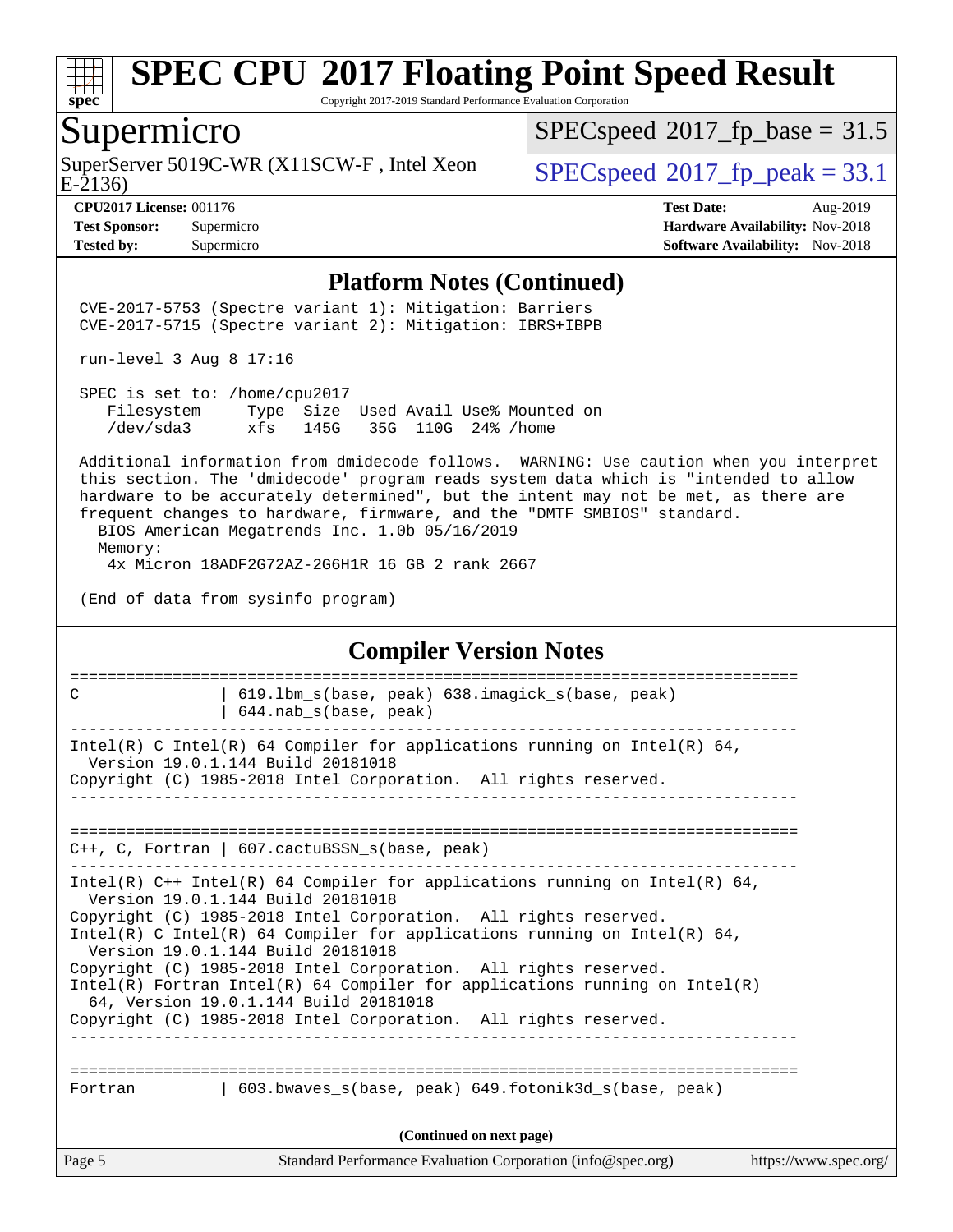

Copyright 2017-2019 Standard Performance Evaluation Corporation

### Supermicro

E-2136) SuperServer 5019C-WR (X11SCW-F, Intel Xeon  $SPEC speed@2017_fp\_peak = 33.1$ 

 $SPECspeed^{\circ}2017\_fp\_base = 31.5$  $SPECspeed^{\circ}2017\_fp\_base = 31.5$ 

**[CPU2017 License:](http://www.spec.org/auto/cpu2017/Docs/result-fields.html#CPU2017License)** 001176 **[Test Date:](http://www.spec.org/auto/cpu2017/Docs/result-fields.html#TestDate)** Aug-2019 **[Test Sponsor:](http://www.spec.org/auto/cpu2017/Docs/result-fields.html#TestSponsor)** Supermicro **[Hardware Availability:](http://www.spec.org/auto/cpu2017/Docs/result-fields.html#HardwareAvailability)** Nov-2018 **[Tested by:](http://www.spec.org/auto/cpu2017/Docs/result-fields.html#Testedby)** Supermicro **[Software Availability:](http://www.spec.org/auto/cpu2017/Docs/result-fields.html#SoftwareAvailability)** Nov-2018

#### **[Compiler Version Notes \(Continued\)](http://www.spec.org/auto/cpu2017/Docs/result-fields.html#CompilerVersionNotes)**

| 654.roms\_s(base, peak)

------------------------------------------------------------------------------ Intel(R) Fortran Intel(R) 64 Compiler for applications running on Intel(R) 64, Version 19.0.1.144 Build 20181018 Copyright (C) 1985-2018 Intel Corporation. All rights reserved. ------------------------------------------------------------------------------ ============================================================================== Fortran, C | 621.wrf\_s(base, peak) 627.cam4\_s(base, peak)

| 628.pop2\_s(base, peak)

------------------------------------------------------------------------------ Intel(R) Fortran Intel(R) 64 Compiler for applications running on Intel(R) 64, Version 19.0.1.144 Build 20181018 Copyright (C) 1985-2018 Intel Corporation. All rights reserved. Intel(R) C Intel(R) 64 Compiler for applications running on Intel(R) 64, Version 19.0.1.144 Build 20181018 Copyright (C) 1985-2018 Intel Corporation. All rights reserved.

------------------------------------------------------------------------------

## **[Base Compiler Invocation](http://www.spec.org/auto/cpu2017/Docs/result-fields.html#BaseCompilerInvocation)**

[C benchmarks](http://www.spec.org/auto/cpu2017/Docs/result-fields.html#Cbenchmarks): [icc -m64 -std=c11](http://www.spec.org/cpu2017/results/res2019q3/cpu2017-20190819-17138.flags.html#user_CCbase_intel_icc_64bit_c11_33ee0cdaae7deeeab2a9725423ba97205ce30f63b9926c2519791662299b76a0318f32ddfffdc46587804de3178b4f9328c46fa7c2b0cd779d7a61945c91cd35)

[Fortran benchmarks](http://www.spec.org/auto/cpu2017/Docs/result-fields.html#Fortranbenchmarks): [ifort -m64](http://www.spec.org/cpu2017/results/res2019q3/cpu2017-20190819-17138.flags.html#user_FCbase_intel_ifort_64bit_24f2bb282fbaeffd6157abe4f878425411749daecae9a33200eee2bee2fe76f3b89351d69a8130dd5949958ce389cf37ff59a95e7a40d588e8d3a57e0c3fd751)

[Benchmarks using both Fortran and C](http://www.spec.org/auto/cpu2017/Docs/result-fields.html#BenchmarksusingbothFortranandC): [ifort -m64](http://www.spec.org/cpu2017/results/res2019q3/cpu2017-20190819-17138.flags.html#user_CC_FCbase_intel_ifort_64bit_24f2bb282fbaeffd6157abe4f878425411749daecae9a33200eee2bee2fe76f3b89351d69a8130dd5949958ce389cf37ff59a95e7a40d588e8d3a57e0c3fd751) [icc -m64 -std=c11](http://www.spec.org/cpu2017/results/res2019q3/cpu2017-20190819-17138.flags.html#user_CC_FCbase_intel_icc_64bit_c11_33ee0cdaae7deeeab2a9725423ba97205ce30f63b9926c2519791662299b76a0318f32ddfffdc46587804de3178b4f9328c46fa7c2b0cd779d7a61945c91cd35)

[Benchmarks using Fortran, C, and C++:](http://www.spec.org/auto/cpu2017/Docs/result-fields.html#BenchmarksusingFortranCandCXX) [icpc -m64](http://www.spec.org/cpu2017/results/res2019q3/cpu2017-20190819-17138.flags.html#user_CC_CXX_FCbase_intel_icpc_64bit_4ecb2543ae3f1412ef961e0650ca070fec7b7afdcd6ed48761b84423119d1bf6bdf5cad15b44d48e7256388bc77273b966e5eb805aefd121eb22e9299b2ec9d9) [icc -m64 -std=c11](http://www.spec.org/cpu2017/results/res2019q3/cpu2017-20190819-17138.flags.html#user_CC_CXX_FCbase_intel_icc_64bit_c11_33ee0cdaae7deeeab2a9725423ba97205ce30f63b9926c2519791662299b76a0318f32ddfffdc46587804de3178b4f9328c46fa7c2b0cd779d7a61945c91cd35) [ifort -m64](http://www.spec.org/cpu2017/results/res2019q3/cpu2017-20190819-17138.flags.html#user_CC_CXX_FCbase_intel_ifort_64bit_24f2bb282fbaeffd6157abe4f878425411749daecae9a33200eee2bee2fe76f3b89351d69a8130dd5949958ce389cf37ff59a95e7a40d588e8d3a57e0c3fd751)

## **[Base Portability Flags](http://www.spec.org/auto/cpu2017/Docs/result-fields.html#BasePortabilityFlags)**

 603.bwaves\_s: [-DSPEC\\_LP64](http://www.spec.org/cpu2017/results/res2019q3/cpu2017-20190819-17138.flags.html#suite_basePORTABILITY603_bwaves_s_DSPEC_LP64) 607.cactuBSSN\_s: [-DSPEC\\_LP64](http://www.spec.org/cpu2017/results/res2019q3/cpu2017-20190819-17138.flags.html#suite_basePORTABILITY607_cactuBSSN_s_DSPEC_LP64) 619.lbm\_s: [-DSPEC\\_LP64](http://www.spec.org/cpu2017/results/res2019q3/cpu2017-20190819-17138.flags.html#suite_basePORTABILITY619_lbm_s_DSPEC_LP64) 621.wrf\_s: [-DSPEC\\_LP64](http://www.spec.org/cpu2017/results/res2019q3/cpu2017-20190819-17138.flags.html#suite_basePORTABILITY621_wrf_s_DSPEC_LP64) [-DSPEC\\_CASE\\_FLAG](http://www.spec.org/cpu2017/results/res2019q3/cpu2017-20190819-17138.flags.html#b621.wrf_s_baseCPORTABILITY_DSPEC_CASE_FLAG) [-convert big\\_endian](http://www.spec.org/cpu2017/results/res2019q3/cpu2017-20190819-17138.flags.html#user_baseFPORTABILITY621_wrf_s_convert_big_endian_c3194028bc08c63ac5d04de18c48ce6d347e4e562e8892b8bdbdc0214820426deb8554edfa529a3fb25a586e65a3d812c835984020483e7e73212c4d31a38223) 627.cam4\_s: [-DSPEC\\_LP64](http://www.spec.org/cpu2017/results/res2019q3/cpu2017-20190819-17138.flags.html#suite_basePORTABILITY627_cam4_s_DSPEC_LP64) [-DSPEC\\_CASE\\_FLAG](http://www.spec.org/cpu2017/results/res2019q3/cpu2017-20190819-17138.flags.html#b627.cam4_s_baseCPORTABILITY_DSPEC_CASE_FLAG) 628.pop2\_s: [-DSPEC\\_LP64](http://www.spec.org/cpu2017/results/res2019q3/cpu2017-20190819-17138.flags.html#suite_basePORTABILITY628_pop2_s_DSPEC_LP64) [-DSPEC\\_CASE\\_FLAG](http://www.spec.org/cpu2017/results/res2019q3/cpu2017-20190819-17138.flags.html#b628.pop2_s_baseCPORTABILITY_DSPEC_CASE_FLAG) [-convert big\\_endian](http://www.spec.org/cpu2017/results/res2019q3/cpu2017-20190819-17138.flags.html#user_baseFPORTABILITY628_pop2_s_convert_big_endian_c3194028bc08c63ac5d04de18c48ce6d347e4e562e8892b8bdbdc0214820426deb8554edfa529a3fb25a586e65a3d812c835984020483e7e73212c4d31a38223) [-assume byterecl](http://www.spec.org/cpu2017/results/res2019q3/cpu2017-20190819-17138.flags.html#user_baseFPORTABILITY628_pop2_s_assume_byterecl_7e47d18b9513cf18525430bbf0f2177aa9bf368bc7a059c09b2c06a34b53bd3447c950d3f8d6c70e3faf3a05c8557d66a5798b567902e8849adc142926523472) 638.imagick\_s: [-DSPEC\\_LP64](http://www.spec.org/cpu2017/results/res2019q3/cpu2017-20190819-17138.flags.html#suite_basePORTABILITY638_imagick_s_DSPEC_LP64)

**(Continued on next page)**

Page 6 Standard Performance Evaluation Corporation [\(info@spec.org\)](mailto:info@spec.org) <https://www.spec.org/>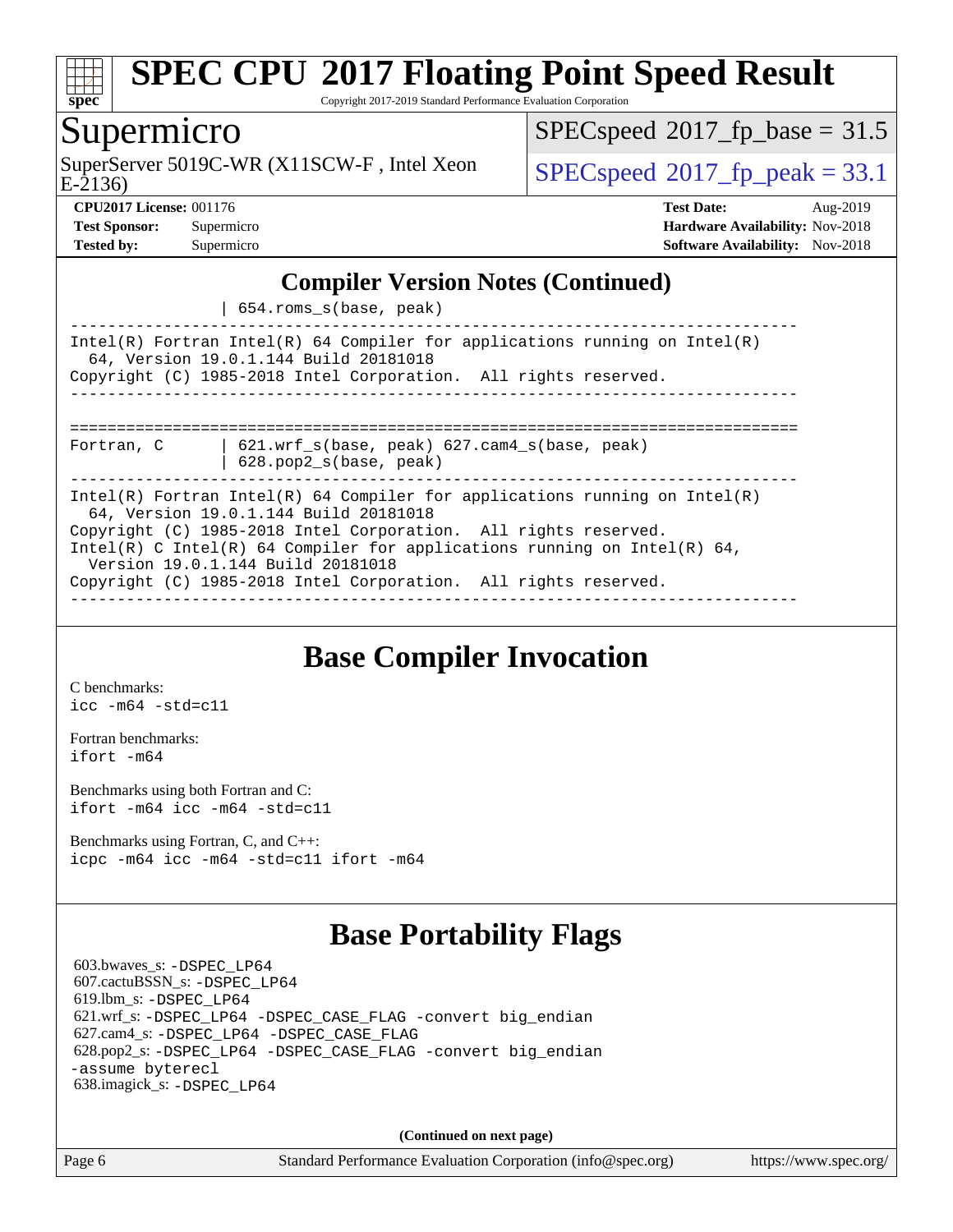

Copyright 2017-2019 Standard Performance Evaluation Corporation

### Supermicro

E-2136) SuperServer 5019C-WR (X11SCW-F, Intel Xeon  $SPEC speed^{\circ}2017$  fp\_peak = 33.1

 $SPECspeed^{\circ}2017\_fp\_base = 31.5$  $SPECspeed^{\circ}2017\_fp\_base = 31.5$ 

**[CPU2017 License:](http://www.spec.org/auto/cpu2017/Docs/result-fields.html#CPU2017License)** 001176 **[Test Date:](http://www.spec.org/auto/cpu2017/Docs/result-fields.html#TestDate)** Aug-2019 **[Test Sponsor:](http://www.spec.org/auto/cpu2017/Docs/result-fields.html#TestSponsor)** Supermicro **[Hardware Availability:](http://www.spec.org/auto/cpu2017/Docs/result-fields.html#HardwareAvailability)** Nov-2018 **[Tested by:](http://www.spec.org/auto/cpu2017/Docs/result-fields.html#Testedby)** Supermicro **Supermicro [Software Availability:](http://www.spec.org/auto/cpu2017/Docs/result-fields.html#SoftwareAvailability)** Nov-2018

# **[Base Portability Flags \(Continued\)](http://www.spec.org/auto/cpu2017/Docs/result-fields.html#BasePortabilityFlags)**

 644.nab\_s: [-DSPEC\\_LP64](http://www.spec.org/cpu2017/results/res2019q3/cpu2017-20190819-17138.flags.html#suite_basePORTABILITY644_nab_s_DSPEC_LP64) 649.fotonik3d\_s: [-DSPEC\\_LP64](http://www.spec.org/cpu2017/results/res2019q3/cpu2017-20190819-17138.flags.html#suite_basePORTABILITY649_fotonik3d_s_DSPEC_LP64) 654.roms\_s: [-DSPEC\\_LP64](http://www.spec.org/cpu2017/results/res2019q3/cpu2017-20190819-17138.flags.html#suite_basePORTABILITY654_roms_s_DSPEC_LP64)

## **[Base Optimization Flags](http://www.spec.org/auto/cpu2017/Docs/result-fields.html#BaseOptimizationFlags)**

[C benchmarks](http://www.spec.org/auto/cpu2017/Docs/result-fields.html#Cbenchmarks):

[-xCORE-AVX2](http://www.spec.org/cpu2017/results/res2019q3/cpu2017-20190819-17138.flags.html#user_CCbase_f-xCORE-AVX2) [-ipo](http://www.spec.org/cpu2017/results/res2019q3/cpu2017-20190819-17138.flags.html#user_CCbase_f-ipo) [-O3](http://www.spec.org/cpu2017/results/res2019q3/cpu2017-20190819-17138.flags.html#user_CCbase_f-O3) [-no-prec-div](http://www.spec.org/cpu2017/results/res2019q3/cpu2017-20190819-17138.flags.html#user_CCbase_f-no-prec-div) [-qopt-prefetch](http://www.spec.org/cpu2017/results/res2019q3/cpu2017-20190819-17138.flags.html#user_CCbase_f-qopt-prefetch) [-ffinite-math-only](http://www.spec.org/cpu2017/results/res2019q3/cpu2017-20190819-17138.flags.html#user_CCbase_f_finite_math_only_cb91587bd2077682c4b38af759c288ed7c732db004271a9512da14a4f8007909a5f1427ecbf1a0fb78ff2a814402c6114ac565ca162485bbcae155b5e4258871) [-qopt-mem-layout-trans=4](http://www.spec.org/cpu2017/results/res2019q3/cpu2017-20190819-17138.flags.html#user_CCbase_f-qopt-mem-layout-trans_fa39e755916c150a61361b7846f310bcdf6f04e385ef281cadf3647acec3f0ae266d1a1d22d972a7087a248fd4e6ca390a3634700869573d231a252c784941a8) [-qopenmp](http://www.spec.org/cpu2017/results/res2019q3/cpu2017-20190819-17138.flags.html#user_CCbase_qopenmp_16be0c44f24f464004c6784a7acb94aca937f053568ce72f94b139a11c7c168634a55f6653758ddd83bcf7b8463e8028bb0b48b77bcddc6b78d5d95bb1df2967) [-DSPEC\\_OPENMP](http://www.spec.org/cpu2017/results/res2019q3/cpu2017-20190819-17138.flags.html#suite_CCbase_DSPEC_OPENMP)

[Fortran benchmarks](http://www.spec.org/auto/cpu2017/Docs/result-fields.html#Fortranbenchmarks):

```
-DSPEC_OPENMP -xCORE-AVX2 -ipo -O3 -no-prec-div -qopt-prefetch
-ffinite-math-only -qopt-mem-layout-trans=4 -qopenmp
-nostandard-realloc-lhs
```
[Benchmarks using both Fortran and C](http://www.spec.org/auto/cpu2017/Docs/result-fields.html#BenchmarksusingbothFortranandC):

```
-xCORE-AVX2 -ipo -O3 -no-prec-div -qopt-prefetch -ffinite-math-only
-qopt-mem-layout-trans=4 -qopenmp -DSPEC_OPENMP
-nostandard-realloc-lhs
```
[Benchmarks using Fortran, C, and C++:](http://www.spec.org/auto/cpu2017/Docs/result-fields.html#BenchmarksusingFortranCandCXX) [-xCORE-AVX2](http://www.spec.org/cpu2017/results/res2019q3/cpu2017-20190819-17138.flags.html#user_CC_CXX_FCbase_f-xCORE-AVX2) [-ipo](http://www.spec.org/cpu2017/results/res2019q3/cpu2017-20190819-17138.flags.html#user_CC_CXX_FCbase_f-ipo) [-O3](http://www.spec.org/cpu2017/results/res2019q3/cpu2017-20190819-17138.flags.html#user_CC_CXX_FCbase_f-O3) [-no-prec-div](http://www.spec.org/cpu2017/results/res2019q3/cpu2017-20190819-17138.flags.html#user_CC_CXX_FCbase_f-no-prec-div) [-qopt-prefetch](http://www.spec.org/cpu2017/results/res2019q3/cpu2017-20190819-17138.flags.html#user_CC_CXX_FCbase_f-qopt-prefetch) [-ffinite-math-only](http://www.spec.org/cpu2017/results/res2019q3/cpu2017-20190819-17138.flags.html#user_CC_CXX_FCbase_f_finite_math_only_cb91587bd2077682c4b38af759c288ed7c732db004271a9512da14a4f8007909a5f1427ecbf1a0fb78ff2a814402c6114ac565ca162485bbcae155b5e4258871) [-qopt-mem-layout-trans=4](http://www.spec.org/cpu2017/results/res2019q3/cpu2017-20190819-17138.flags.html#user_CC_CXX_FCbase_f-qopt-mem-layout-trans_fa39e755916c150a61361b7846f310bcdf6f04e385ef281cadf3647acec3f0ae266d1a1d22d972a7087a248fd4e6ca390a3634700869573d231a252c784941a8) [-qopenmp](http://www.spec.org/cpu2017/results/res2019q3/cpu2017-20190819-17138.flags.html#user_CC_CXX_FCbase_qopenmp_16be0c44f24f464004c6784a7acb94aca937f053568ce72f94b139a11c7c168634a55f6653758ddd83bcf7b8463e8028bb0b48b77bcddc6b78d5d95bb1df2967) [-DSPEC\\_OPENMP](http://www.spec.org/cpu2017/results/res2019q3/cpu2017-20190819-17138.flags.html#suite_CC_CXX_FCbase_DSPEC_OPENMP) [-nostandard-realloc-lhs](http://www.spec.org/cpu2017/results/res2019q3/cpu2017-20190819-17138.flags.html#user_CC_CXX_FCbase_f_2003_std_realloc_82b4557e90729c0f113870c07e44d33d6f5a304b4f63d4c15d2d0f1fab99f5daaed73bdb9275d9ae411527f28b936061aa8b9c8f2d63842963b95c9dd6426b8a)

## **[Peak Compiler Invocation](http://www.spec.org/auto/cpu2017/Docs/result-fields.html#PeakCompilerInvocation)**

[C benchmarks](http://www.spec.org/auto/cpu2017/Docs/result-fields.html#Cbenchmarks): [icc -m64 -std=c11](http://www.spec.org/cpu2017/results/res2019q3/cpu2017-20190819-17138.flags.html#user_CCpeak_intel_icc_64bit_c11_33ee0cdaae7deeeab2a9725423ba97205ce30f63b9926c2519791662299b76a0318f32ddfffdc46587804de3178b4f9328c46fa7c2b0cd779d7a61945c91cd35)

[Fortran benchmarks](http://www.spec.org/auto/cpu2017/Docs/result-fields.html#Fortranbenchmarks): [ifort -m64](http://www.spec.org/cpu2017/results/res2019q3/cpu2017-20190819-17138.flags.html#user_FCpeak_intel_ifort_64bit_24f2bb282fbaeffd6157abe4f878425411749daecae9a33200eee2bee2fe76f3b89351d69a8130dd5949958ce389cf37ff59a95e7a40d588e8d3a57e0c3fd751)

[Benchmarks using both Fortran and C](http://www.spec.org/auto/cpu2017/Docs/result-fields.html#BenchmarksusingbothFortranandC): [ifort -m64](http://www.spec.org/cpu2017/results/res2019q3/cpu2017-20190819-17138.flags.html#user_CC_FCpeak_intel_ifort_64bit_24f2bb282fbaeffd6157abe4f878425411749daecae9a33200eee2bee2fe76f3b89351d69a8130dd5949958ce389cf37ff59a95e7a40d588e8d3a57e0c3fd751) [icc -m64 -std=c11](http://www.spec.org/cpu2017/results/res2019q3/cpu2017-20190819-17138.flags.html#user_CC_FCpeak_intel_icc_64bit_c11_33ee0cdaae7deeeab2a9725423ba97205ce30f63b9926c2519791662299b76a0318f32ddfffdc46587804de3178b4f9328c46fa7c2b0cd779d7a61945c91cd35)

[Benchmarks using Fortran, C, and C++:](http://www.spec.org/auto/cpu2017/Docs/result-fields.html#BenchmarksusingFortranCandCXX) [icpc -m64](http://www.spec.org/cpu2017/results/res2019q3/cpu2017-20190819-17138.flags.html#user_CC_CXX_FCpeak_intel_icpc_64bit_4ecb2543ae3f1412ef961e0650ca070fec7b7afdcd6ed48761b84423119d1bf6bdf5cad15b44d48e7256388bc77273b966e5eb805aefd121eb22e9299b2ec9d9) [icc -m64 -std=c11](http://www.spec.org/cpu2017/results/res2019q3/cpu2017-20190819-17138.flags.html#user_CC_CXX_FCpeak_intel_icc_64bit_c11_33ee0cdaae7deeeab2a9725423ba97205ce30f63b9926c2519791662299b76a0318f32ddfffdc46587804de3178b4f9328c46fa7c2b0cd779d7a61945c91cd35) [ifort -m64](http://www.spec.org/cpu2017/results/res2019q3/cpu2017-20190819-17138.flags.html#user_CC_CXX_FCpeak_intel_ifort_64bit_24f2bb282fbaeffd6157abe4f878425411749daecae9a33200eee2bee2fe76f3b89351d69a8130dd5949958ce389cf37ff59a95e7a40d588e8d3a57e0c3fd751)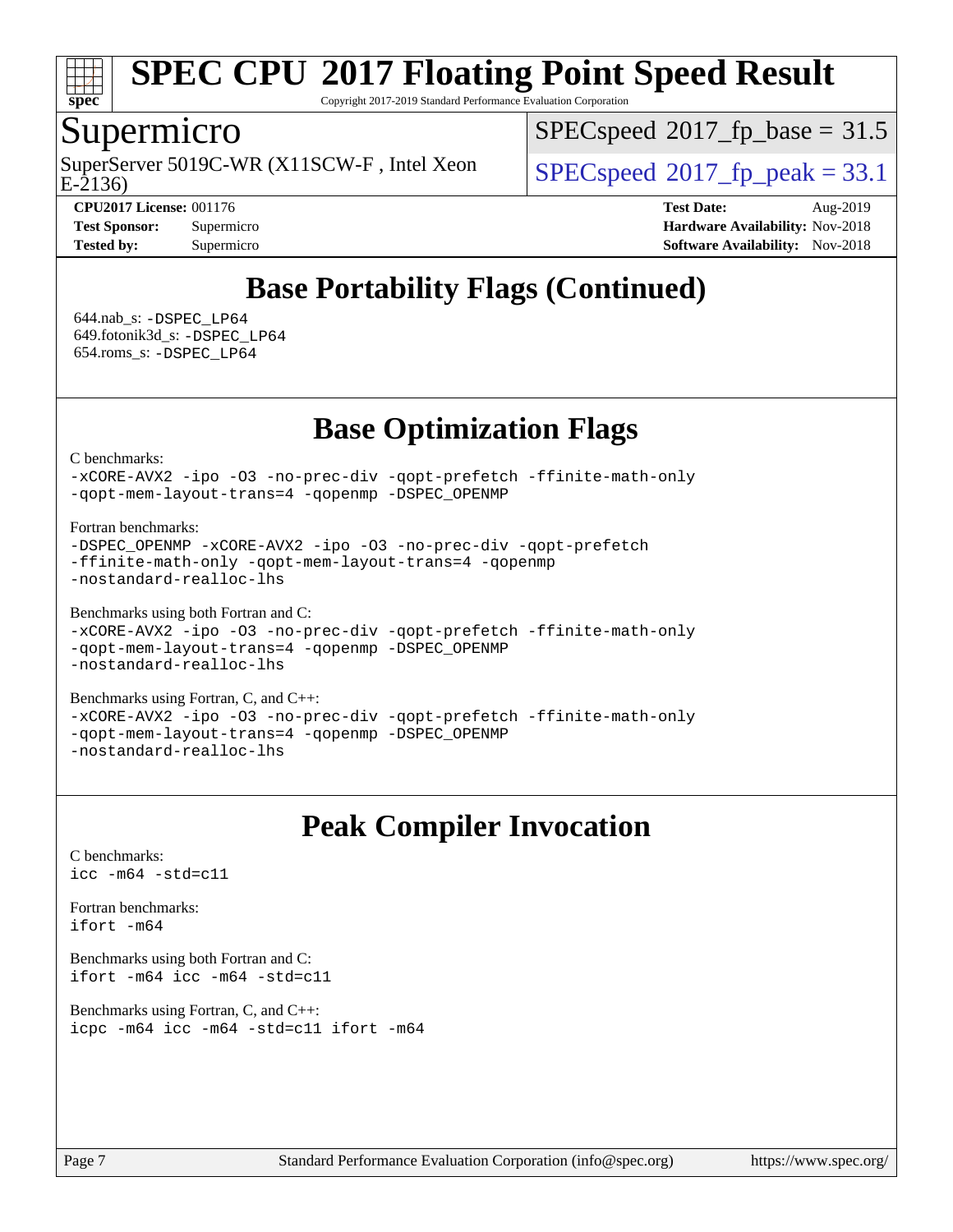

Copyright 2017-2019 Standard Performance Evaluation Corporation

### Supermicro

SuperServer 5019C-WR (X11SCW-F, Intel Xeon  $SPEC speed^{\circ}2017$  fp\_peak = 33.1

 $SPECspeed^{\circ}2017\_fp\_base = 31.5$  $SPECspeed^{\circ}2017\_fp\_base = 31.5$ 

E-2136)

**[CPU2017 License:](http://www.spec.org/auto/cpu2017/Docs/result-fields.html#CPU2017License)** 001176 **[Test Date:](http://www.spec.org/auto/cpu2017/Docs/result-fields.html#TestDate)** Aug-2019 **[Test Sponsor:](http://www.spec.org/auto/cpu2017/Docs/result-fields.html#TestSponsor)** Supermicro **[Hardware Availability:](http://www.spec.org/auto/cpu2017/Docs/result-fields.html#HardwareAvailability)** Nov-2018 **[Tested by:](http://www.spec.org/auto/cpu2017/Docs/result-fields.html#Testedby)** Supermicro **Supermicro [Software Availability:](http://www.spec.org/auto/cpu2017/Docs/result-fields.html#SoftwareAvailability)** Nov-2018

## **[Peak Portability Flags](http://www.spec.org/auto/cpu2017/Docs/result-fields.html#PeakPortabilityFlags)**

Same as Base Portability Flags

## **[Peak Optimization Flags](http://www.spec.org/auto/cpu2017/Docs/result-fields.html#PeakOptimizationFlags)**

[C benchmarks](http://www.spec.org/auto/cpu2017/Docs/result-fields.html#Cbenchmarks):

```
-xCORE-AVX2 -ipo -O3 -no-prec-div -qopt-prefetch -ffinite-math-only
-qopt-mem-layout-trans=4 -qopenmp -DSPEC_OPENMP
```
[Fortran benchmarks](http://www.spec.org/auto/cpu2017/Docs/result-fields.html#Fortranbenchmarks):

```
 603.bwaves_s: -prof-gen(pass 1) -prof-use(pass 2) -DSPEC_SUPPRESS_OPENMP
-DSPEC_OPENMP -O2 -xCORE-AVX2 -qopt-prefetch -ipo -O3
-ffinite-math-only -no-prec-div -qopt-mem-layout-trans=4
-qopenmp -nostandard-realloc-lhs
```
649.fotonik3d\_s: Same as 603.bwaves\_s

```
 654.roms_s: -DSPEC_OPENMP -xCORE-AVX2 -ipo -O3 -no-prec-div
-qopt-prefetch -ffinite-math-only -qopt-mem-layout-trans=4
-qopenmp -nostandard-realloc-lhs
```
[Benchmarks using both Fortran and C](http://www.spec.org/auto/cpu2017/Docs/result-fields.html#BenchmarksusingbothFortranandC):

```
 621.wrf_s: -prof-gen(pass 1) -prof-use(pass 2) -O2 -xCORE-AVX2
-qopt-prefetch -ipo -O3 -ffinite-math-only -no-prec-div
-qopt-mem-layout-trans=4 -DSPEC_SUPPRESS_OPENMP -qopenmp
-DSPEC_OPENMP -nostandard-realloc-lhs
```
 627.cam4\_s: [-xCORE-AVX2](http://www.spec.org/cpu2017/results/res2019q3/cpu2017-20190819-17138.flags.html#user_peakCOPTIMIZEFOPTIMIZE627_cam4_s_f-xCORE-AVX2) [-ipo](http://www.spec.org/cpu2017/results/res2019q3/cpu2017-20190819-17138.flags.html#user_peakCOPTIMIZEFOPTIMIZE627_cam4_s_f-ipo) [-O3](http://www.spec.org/cpu2017/results/res2019q3/cpu2017-20190819-17138.flags.html#user_peakCOPTIMIZEFOPTIMIZE627_cam4_s_f-O3) [-no-prec-div](http://www.spec.org/cpu2017/results/res2019q3/cpu2017-20190819-17138.flags.html#user_peakCOPTIMIZEFOPTIMIZE627_cam4_s_f-no-prec-div) [-qopt-prefetch](http://www.spec.org/cpu2017/results/res2019q3/cpu2017-20190819-17138.flags.html#user_peakCOPTIMIZEFOPTIMIZE627_cam4_s_f-qopt-prefetch) [-ffinite-math-only](http://www.spec.org/cpu2017/results/res2019q3/cpu2017-20190819-17138.flags.html#user_peakCOPTIMIZEFOPTIMIZE627_cam4_s_f_finite_math_only_cb91587bd2077682c4b38af759c288ed7c732db004271a9512da14a4f8007909a5f1427ecbf1a0fb78ff2a814402c6114ac565ca162485bbcae155b5e4258871) [-qopt-mem-layout-trans=4](http://www.spec.org/cpu2017/results/res2019q3/cpu2017-20190819-17138.flags.html#user_peakCOPTIMIZEFOPTIMIZE627_cam4_s_f-qopt-mem-layout-trans_fa39e755916c150a61361b7846f310bcdf6f04e385ef281cadf3647acec3f0ae266d1a1d22d972a7087a248fd4e6ca390a3634700869573d231a252c784941a8) [-qopenmp](http://www.spec.org/cpu2017/results/res2019q3/cpu2017-20190819-17138.flags.html#user_peakCOPTIMIZEFOPTIMIZE627_cam4_s_qopenmp_16be0c44f24f464004c6784a7acb94aca937f053568ce72f94b139a11c7c168634a55f6653758ddd83bcf7b8463e8028bb0b48b77bcddc6b78d5d95bb1df2967) [-DSPEC\\_OPENMP](http://www.spec.org/cpu2017/results/res2019q3/cpu2017-20190819-17138.flags.html#suite_peakCOPTIMIZEFOPTIMIZE627_cam4_s_DSPEC_OPENMP) [-nostandard-realloc-lhs](http://www.spec.org/cpu2017/results/res2019q3/cpu2017-20190819-17138.flags.html#user_peakEXTRA_FOPTIMIZE627_cam4_s_f_2003_std_realloc_82b4557e90729c0f113870c07e44d33d6f5a304b4f63d4c15d2d0f1fab99f5daaed73bdb9275d9ae411527f28b936061aa8b9c8f2d63842963b95c9dd6426b8a)

628.pop2\_s: basepeak = yes

[Benchmarks using Fortran, C, and C++:](http://www.spec.org/auto/cpu2017/Docs/result-fields.html#BenchmarksusingFortranCandCXX)

 $607.cactuBSSN_s$ : basepeak = yes

[The flags files that were used to format this result can be browsed at](tmsearch) <http://www.spec.org/cpu2017/flags/Intel-ic18.0-official-linux64.2019-04-02.html>

<http://www.spec.org/cpu2017/flags/Default-Platform-Flags.html>